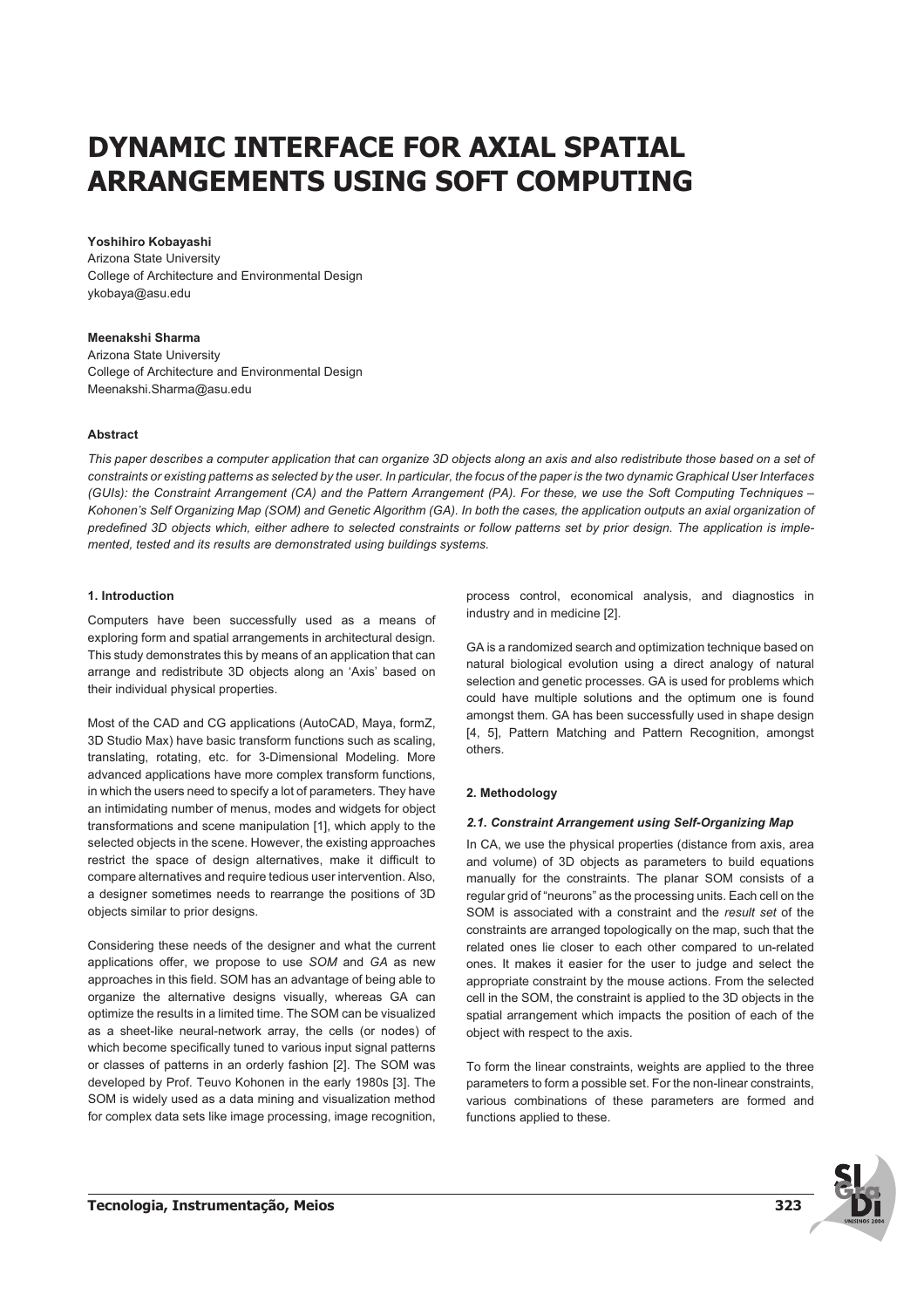A function f(1) is applied to get the new distance of object from axis. The input parameter in this case is old distance.

#### f(1): new distance = old distance  $*$  0.5

The above function is the one of the constraints that result in the sample data for the SOM. For instance, if for a set of five 3D objects, the input set is {0.5, -0.8, 0.3, 0.75, -0.2}, the output after applying the above mentioned function would be {0.25, -0.4, 0.15, 0.375, -0.1}. See Table 1 for a partial list of constraints, with function ID 0 as the original distance. A set of 100 functions were manually defined and used for the application.

|  |  | Table 1: Partial list of functions forming constraints. |
|--|--|---------------------------------------------------------|
|  |  |                                                         |

| ID | <b>New Distance to Axis</b>        | ID | New Distance to Axis                   |
|----|------------------------------------|----|----------------------------------------|
| O  | dis                                | 76 | pow(volume, 1.0/3.0)/dis               |
| 4  | $0.66*$ dis                        | 77 | dis+ sqrt(area)/dis                    |
| 25 | $0.075*$ area                      | 88 | dis-sqrt(area)+ pow(volume,<br>1.0/3.0 |
| 54 | dis+0.0005*volume                  | 94 | $sin(dis)+(0.001*volume)$              |
| 62 | 0.2*dis+0.01*area-0.005*<br>volume | 99 | area*0.01+ cos(volume/100.0)           |

## **2.2. Pattern arrangement using genetic algorithm**

The second GUI, PA is used to imbibe the spatial arrangement pattern of a prior design in the current design most appropriately. When the number, size and volume of spaces are completely different between a current design and prior design, it is difficult to find the optimal positions manually. PA is designed to solve this problem by using the technology of GA.

This application is based on a *four bit gene model*. This implies that for each 3D space, its x and y-coordinate of the center point is coded in four bits. Example:

$$
x = 0100, y = 0110
$$

The total number of possible combinations for x-coordinate and y-coordinate this way would be  $2^4 \times 2^4$  that is 256 possible positions and these would be mapped on a 16 x 16 grid. A gene with *n* 3D objects is:

$$
Gene = \{x_0, y_0, x_1, y_1, x_2, y_2 \dots x_n, y_n\}
$$

For four 3D objects, the typical Gene = {0100, 1010, 0110, 0001, 0011, 0101, 0000, 1011}

Using four bits for the GA gave best results in terms of time taken to optimize and the results found. There is a function introduced to calculate the occupancy for each position on the grid. For each cell on the grid, the following function is used, where f(i,j) is the function, l is the total number of objects, n(i,j) is the occupancy at the cell position (i,j).

$$
f(i, j) = \sum_{k=0}^{j} n(i, j)
$$

The minimization of a real function is described below, where  $f(i, j)$  belongs to the instance and  $f_0(i, j)$  to the pattern.



The score is increased by one if  $(f(i, j) > 0$  and)  $f_0(i, j) > 0$  and the score is increased by one if  $(f(i, j) = 0$  and  $f_0(i, j) = 0$ ), else the score remains same. The result for 100 populations is checked in one generation and there are 1000 generations. The crossover rate used is 0.3 and the mutation rate is 0.05.

## **3. System framework**

In CA:

- The input set is formed by a set of 3D objects.
- There are 100 pre-defined functions, to which more can be added by hard-coding.
- The user's task here is to specify the Axis in the 3D arrangement.
- The task of the CA Engine is to apply each function to the original objects to form spatial arrangements.

For each arrangement generated by the CA Engine, a set of numbers is formed by calculating the distance of each translated object to the axis. For 100 functions, 100 arrangements are formed and in turn, 100 such sets are calculated. Then the 100 sets are topologically assigned to the cells in the SOM space. The user then selects one of these cells and can view the resulting arrangement. Neighboring cells display similar patterns making it easy for the user to make selections. Based on the arrangement selected by the user, the CA Engine updates the data for the SOM space.

## In PA:

- The input set is formed by a set of 3D objects.
- Here, the user's task is to specify the Axis in the 3D arrangement and as well as selecting a pattern from one of the predefined ones.
- The predefined patterns follow a 16x16 grid.
- The task done by the PA Engine results in an arrangement that best matches the selected pattern with respect to the positions occupied by the objects.

The new arrangement is drawn in the viewer panel. DXF files can be easily imported and exported from within this application that is programmed in Java. The data needed for CA and PA is described as XML files.

## **4. Case studies**

Richards Medical Center, Philadelphia, Pennsylvania designed by Louis Kahn has been used as case study to demonstrate how axis-based arrangement using CA and PA works for practical purposes. The building is formed of different stacks of spaces attached to tall service towers with circulation along an 'Axis'. The building is a synthesis of twenty-two 3D spaces. The testing of the case study for the purpose of CA was done by implementing three functions to the original arrangement. There were three directions of the axis considered for each of these – Case 1, Case 2 and Case 3. The results are successfully